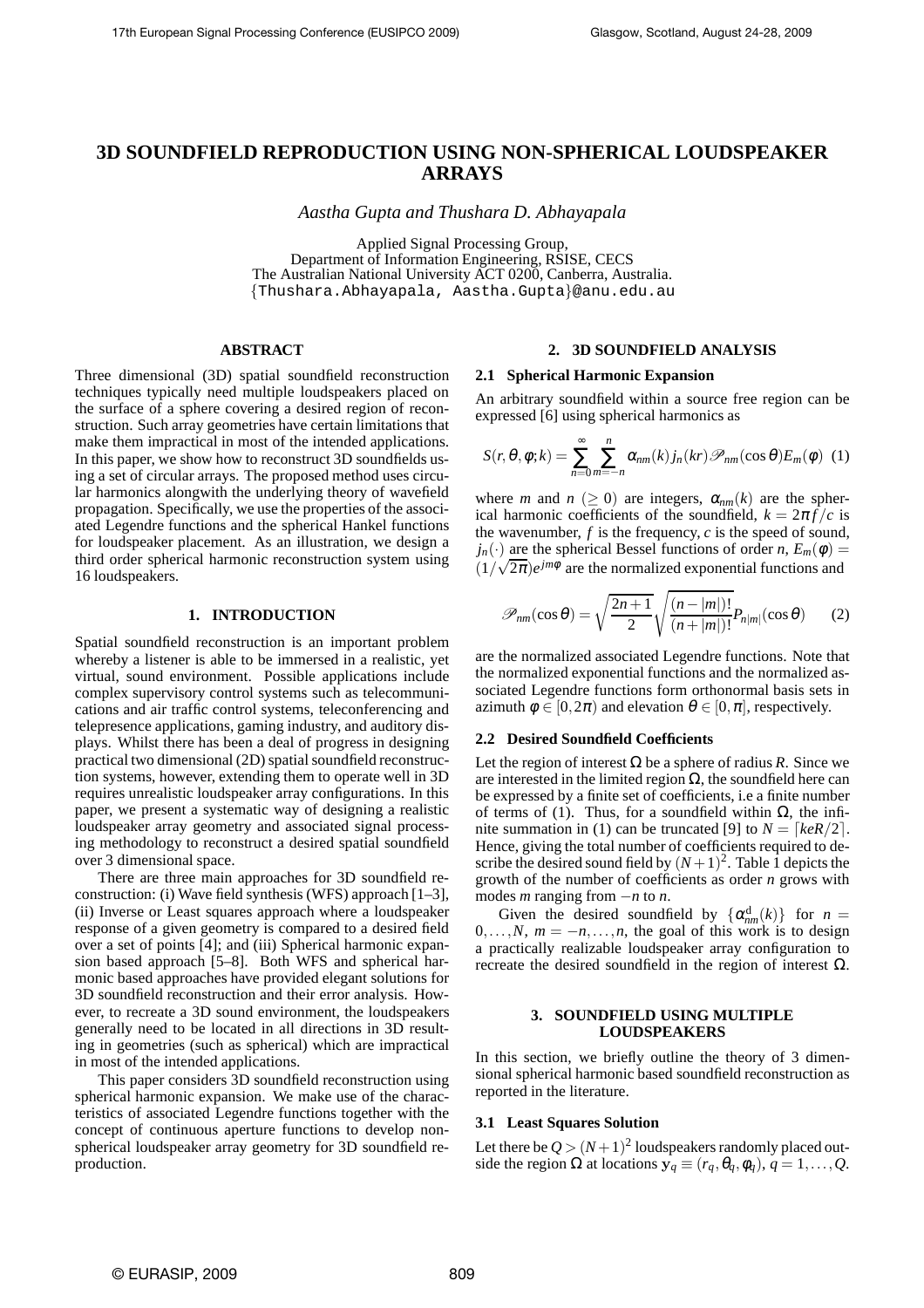

Table 1: Soundfield coefficients arranged with order *n* and degree *m*.

Then the soundfield at a point  $x \in \Omega$  due to these loudspeakers is given by

$$
\widetilde{S}(r,\theta,\phi;k) = \sum_{q=1}^{Q} w_q(k) \frac{e^{ik||\mathbf{y}-\mathbf{x}||}}{4\pi||\mathbf{y}-\mathbf{x}||},
$$
\n(3)

where  $\mathbf{x} \equiv (r, \theta, \phi)$ , and  $w_a(k)$  are the loudspeaker weights. The goal here is to determine the loudspeaker weights which produce the desired soundfield.

We substitute the Jacobi-Anger expansion [10]

$$
\frac{e^{ik||\mathbf{y}_q - \mathbf{x}}||}{||\mathbf{y}_q - \mathbf{x}||} = 4\pi ik \sum_{n=0}^{\infty} \sum_{m=-n}^{n} h_n^{(1)}(ky_q) \mathcal{P}_{nm}(\cos \theta_q) E_{-m}(\phi_q)
$$
  
 
$$
\times j_n(kr) \mathcal{P}_{nm}(\cos \theta) E_m(\phi)
$$
 (4)

into (3), and equate with (1) to obtain

$$
\alpha_{nm}(k) = \sum_{q=1}^{Q} ikw_q(k)h_n^{(1)}(kr_q)\mathcal{P}_{nm}(\cos\theta_q)E_{-m}(\phi_q).
$$
 (5)

The loudspeaker weights  $w_q(k)$  can then be obtained by evaluating (5) for  $n = 0, \ldots, N$ , and  $m = -n, \ldots, n$  and setting a system of simultaneous equations [6]. Such a system of equations could be solved using the Least Squares method.

## **3.2 Mode-matching on a sphere**

Mode-matching is a more elegant but practically complex method where the concept of a continuous loudspeaker aperture [7] is used. In this solution for soundfield reconstruction, a large number of loudspeakers are placed on a sphere with radius  $\tilde{R} > R$ . The weights of the loudspeakers are given by a theoretical *continuous aperture function*<sup>1</sup>  $\rho(\theta, \phi; k)$  at the loudspeaker position. The corresponding soundfield due to the continuous spherical loudspeaker is given by

$$
\widetilde{S}(r, \theta, \phi; k) = \int_0^{2\pi} \int_0^{\pi} \rho(\widetilde{\theta}, \widetilde{\phi}; k) \frac{\exp(k||\widetilde{\mathbf{y}} - \mathbf{x}||)}{4\pi||\widetilde{\mathbf{y}} - \mathbf{x}||} \times \sin \widetilde{\theta} d\widetilde{\phi} d\widetilde{\theta}.
$$
\n(6)



Figure 1: Circular continuous aperture located at  $(r_a, \theta_a)$  outside the region of interest  $\Omega$ 

An arbitrary spherical aperture function can be written using spherical harmonics as

$$
\rho(\theta,\phi;k) = \sum_{n=0}^{\infty} \sum_{m=-n}^{n} \gamma_{nm}(k) \mathcal{P}_{nm}(\cos \theta) E_m(\phi).
$$
 (7)

where  $\gamma_{nm}(k)$  are the spherical harmonic coefficients of the aperture function. By substituting (4) and (7) into (6) and evaluating the integration, we have

$$
\widetilde{S}(r,\theta,\phi;k) = \sum_{n=0}^{\infty} \sum_{m=-n}^{n} ik\gamma_{nm}(k)h_n^{(1)}(k\widetilde{R})
$$

$$
\times j_n(kr)\mathscr{P}_{nm}(\cos\theta)E_m(\phi)
$$
(8)

By equating the loudspeaker soundfield (8) with the desired field, we can obtain the unknown aperture function

$$
\alpha_{nm}^{\mathrm{d}}(k) = ik \,\gamma_{nm}(k) \, h_n^{(1)}(k\widetilde{R}).\tag{9}
$$

This is called mode-matching since a mode of the desired soundfield is matched to the corresponding mode of the aperture function. The continuous spherical aperture  $\rho(\theta, \phi; k)$ needs to be sampled to find an equivalent array of loudspeakers. However, placing loudspeakers equidistantly on a sphere is not straightforward. Similarly, it is hard to imagine having a practical spherical shell loudspeaker array where the desired region of interest is in the middle of the spherical array.

### **4. CIRCULAR MULTISPEAKER CONFIGURATION**

In this section, we consider an alternative array structure for soundfield reconstruction.

#### **4.1 Circular Aperture**

Consider a theoretical horizontal continuous circular loudspeaker aperture located at an elevation angle of  $\theta_a$  and a distance  $r_q$  from the origin of the desired region of interest as

<sup>&</sup>lt;sup>1</sup>A continuous aperture function is a limiting case of a closely packed set discrete loudspeakers.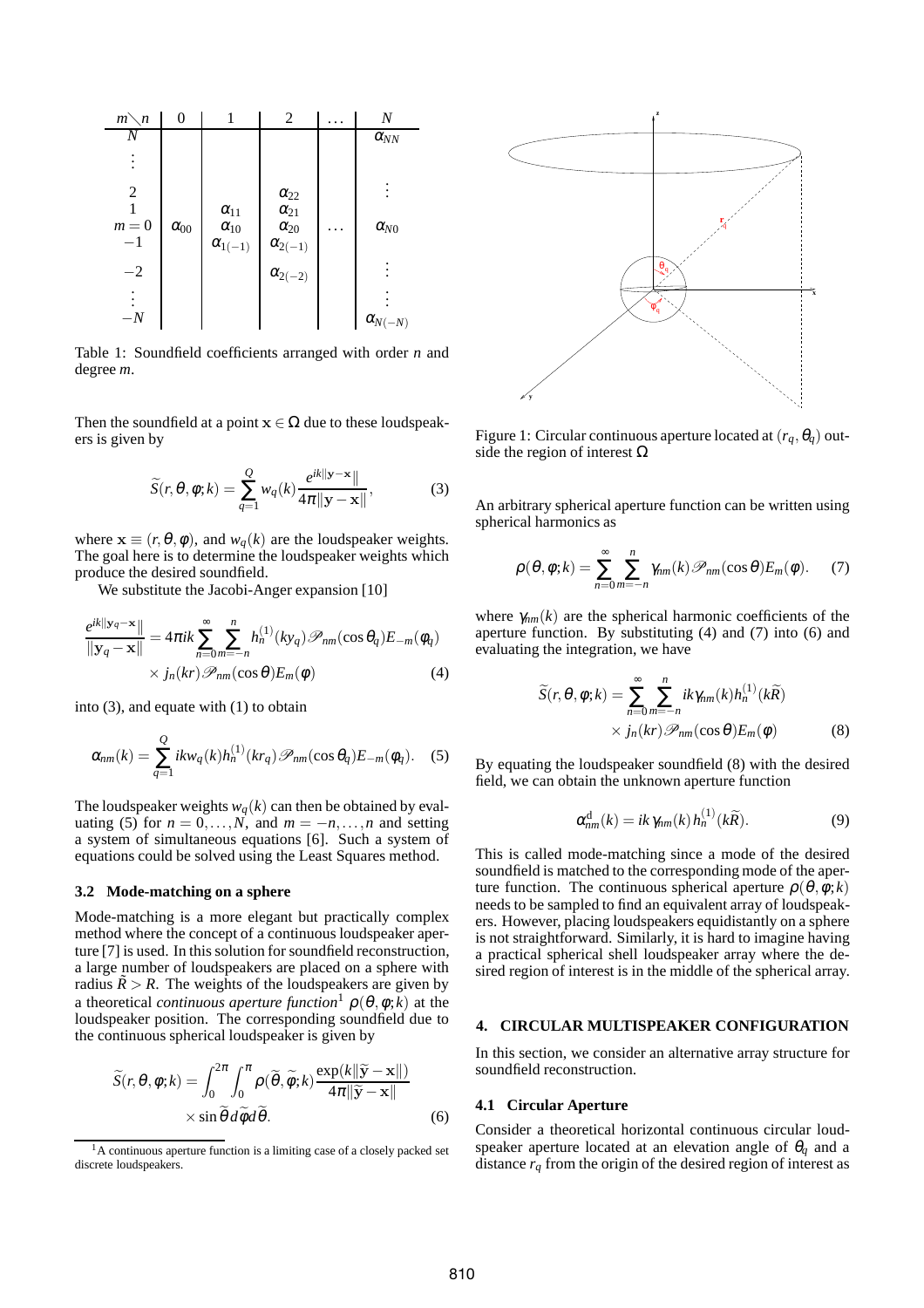shown in Figure 1. Let the aperture function<sup>2</sup> of the continuous loudspeaker be  $\rho_a(\phi;k)$ . Since the aperture function is a periodic function of azimuth angle  $\phi$ , we can use the Fourier series to write [11]

$$
\rho_q(\phi;k) = \sum_{m=-\infty}^{m=\infty} \beta_m^{(q)}(k) E_m(\phi)
$$
 (10)

where  $\beta_m^{(q)}(k)$  are the frequency dependent Fourier coefficients. Let us examine the resulting soundfield within the region of interest due to this circular loudspeaker aperture in the following theorem.

**Theorem 4.1** *The spherical harmonic coefficients of the soundfield in the region of interest* Ω *due to a horizontal continuous circular loudspeaker aperture at*  $(r_q, \theta_q)$  *with a aperture function*  $\rho_a(\phi;k)$  *is given by* 

$$
\alpha_{nm}^{(q)}(k) = ik \, h_n^{(1)}(kr_q) \mathcal{P}_{nm}(\cos \theta_q) \beta_m^{(q)}(k) \tag{11}
$$

*where*

$$
\beta_m^{(q)}(k) = \int_0^{2\pi} \rho_q(\phi;k) E_{-m}(\phi) d\phi \qquad (12)
$$

*are the Fourier series coefficients of the aperture function.*

**Proof** The soundfield due to the circular aperture can be written as

$$
S_q(r, \theta, \phi; k) = \int_0^{2\pi} \rho_q(\hat{\phi}, k) \frac{\exp(ik||\mathbf{y}_q - \mathbf{x}||)}{4\pi||\mathbf{y}_q - \mathbf{x}||} d\hat{\phi}
$$
 (13)

where  $y_q \equiv (r_q, \theta_q, \hat{\phi})$  is a point on the circular aperture and  $\mathbf{x} \equiv (r, \theta, \phi)$  is a point within the region of interest. By substituting  $(10)$  and  $(4)$  into  $(13)$  and integrating, we can express (13) in the spherical harmonic expansion form (1) and obtain the coefficients  $\alpha_{nm}(k)$  as in (11).

We have following comments on Theorem 4.1:

- The circular aperture function is completely described by the Fourier coefficients  $\{\beta_m^{(q)}(k)\}.$
- Note from (11) that each  $\beta_m^{(q)}(k)$  for a specific *m*, would only induce soundfield coefficients of fixed degree *m* and orders  $n = |m|, \ldots, \infty$ . Hence, we can control the soundfield of a given degree *m* (along a row of Table 1) by choosing appropriate values for  $\beta_m^{(q)}(k)$ .
- The normalized associated Legendre functions  $\mathscr{P}_{nm}(\cdot)$ have a number of zeros (see Figures 2 and 3). Thus, for some values of  $n$ ,  $m$  and  $\theta_q$ , the induced soundfield coefficient  $\alpha_{nm}(k)$  in (11) is equal to zero irrespective of the value of  $\beta_m^{(q)}(k)$ . We exploit this fact later in the paper to create a new loudspeaker layout for spatial sound reproduction.

A single circular aperture (10) can only control the soundfield coefficients along degrees *m* but not on orders *n*. Thus, we consider multiple circular continuous loudspeakers in the next section.

### **4.2 Multiple circles**

Suppose there is a set of *Q* circles of horizontal continuous loudspeakers located at  $(r_q, \theta_q)$  for  $q = 1, \ldots, Q$ , with corresponding aperture functions  $\rho_q(\phi;k)$  given by (10). Then the coefficients of the resulting soundfield are given by

$$
\alpha_{nm}(k) = \sum_{q=1}^{Q} ik \, h_n^{(1)}(kr_q) \mathcal{P}_{nm}(\cos \theta_q) \beta_m^{(q)}(k). \tag{14}
$$

Note that for a specific *m*, the aperture function coefficients  $\beta_{m}^{(q)}(k)$  from all circles contribute to the soundfield coefficients of degree *m*.

For a finite dimensional spherical region of interest with radius *R*, we only need to control soundfield coefficients up to order  $N = \lfloor keR/2 \rfloor$ . Thus, by having a sufficient number of circular loudspeakers, we can control the required soundfield coefficients to reconstruct a desired given soundfield with the region of interest. In the next section, we show how to calculate the aperture function coefficients when given a desired soundfield.

## **4.3 Matrix Formulation**

Suppose the desired soundfield is given by  $(N + 1)^2$  coefficients  $\alpha_{nm}^{\rm d}(k)$ . To find the required aperture coefficients  $\beta_{m}^{(q)}$ , we equate the left hand side of (14) to  $\alpha_{nm}^{d}(k)$  for a specific *m* and  $n = |m|, |m| + 1, \dots, N$ . We write the resulting set of simultaneous equations in matrix form, as

$$
\mathbf{A}_m = \mathbf{H}_m \mathbf{B}_m \tag{15}
$$

where  ${\bf A}_m = [\alpha_{|m|m}^{\rm d}(k), \alpha_{(|m|+1)m}^{\rm d}(k), \ldots, \alpha_{Nm}^{\rm d}(k)]^T$ ,

$$
\mathbf{H}_{m} = ik \times \tag{16}
$$
\n
$$
\begin{bmatrix}\nh_{1}^{(1)}(kr_{|m|}) \mathcal{P}_{mm}(\cos \theta_{1}) & \cdots & h_{|m|}^{(1)}(kr_{Q}) \mathcal{P}_{mm}(\cos \theta_{Q}) \\
\vdots & \ddots & \vdots \\
h_{N}^{(1)}(kr_{1}) \mathcal{P}_{Nm}(\cos \theta_{1}) & \cdots & h_{N}^{(1)}(kr_{Q}) \mathcal{P}_{Nm}(\cos \theta_{Q})\n\end{bmatrix},
$$

and  $\mathbf{B} = [\beta_m^{(1)}, \dots, \beta_m^{(Q)}]^T$ .

Equation (15) could be solved for B using the Least Squares method provided that  $H_m$  is non singular. Such a solution may or may not exist if an arbitrary set of circles are used. In a practical set up, we need to avoid certain angles. In the following section we develop a systematic procedure to set up a circular loudspeaker array system.

## **5. IMPLEMENTATION**

## **5.1 Location of Circles**

We suggest the following procedure to determine the location of circular apertures and further calculate the relevant aperture coefficients.

**Step 1** ( $m = N$  **series):** If the desired region of interest is order limited to *N*, then the only applicable soundfield coefficient for this series is  $\alpha_{NN}^{d}(k)$  as there are no lower order coefficients and the higher order components will have negligible effect on this region. Thus, we have

$$
\alpha_{NN}(k) = \sum_{q=1}^{Q} 4\pi i k h_N^{(1)}(kr_q) \mathcal{P}_{NN}(\cos \theta_q) \beta_N^{(q)}(k). \tag{17}
$$

<sup>2</sup>Sometimes this is referred as the *driving function.*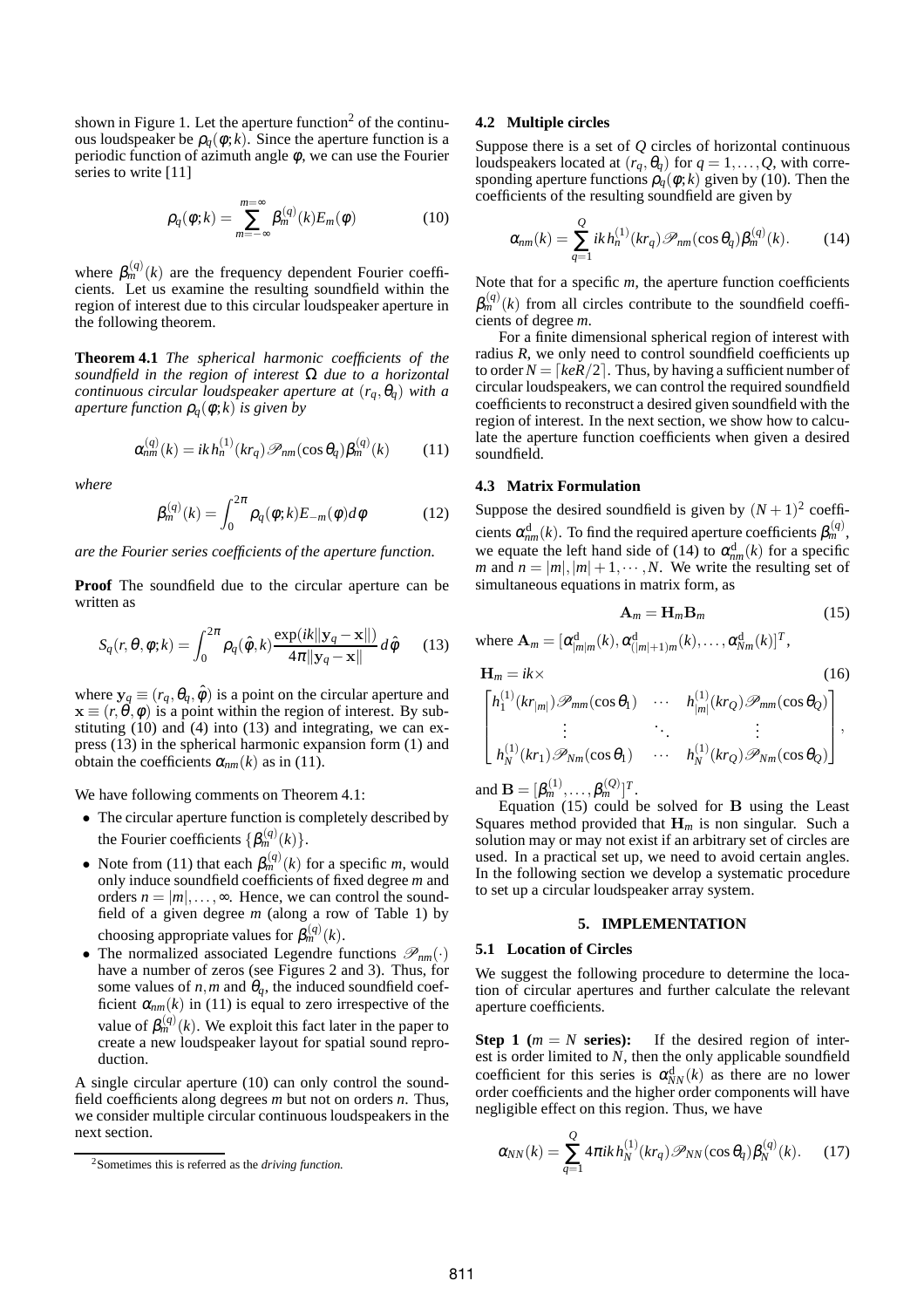

Figure 2: Magnitude of the normalized associate Legendre functions  $\mathcal{P}_{nm}(\cos \theta)$  in dB, where the addition of order *n* and mode *m* are even:  $(n,|m|)$  =  $(0,0);(2,0);(1,1);(2,2);(3,1)$ 



Figure 3: Magnitude of the normalized associate Legendre functions  $\mathcal{P}_{nm}(\cos \theta)$  in dB, where the addition of order *n* and mode *m* are odd:  $(n,|m|) = (1,0);(2,1);(3,0);(3,2)$ 

In this case, there is only one coefficient to be controlled, and hence, we only need a single circle. In order to choose  $\theta_q$  for this circle such that  $\mathcal{P}_{NN}(\cos \theta_q) \neq 0$ , we select  $\theta_q = \pi/2$ , as all *even*<sup>3</sup> associated Legendre functions have significantly large and stable values (see Figure 2). Thus, we choose the *x*-*y* plane to place the first circle. We also set  $\beta_N^{(q)}(k) = 0$ for all other circles (which we will add to the system in the subsequent steps). Thus, (17) reduces to

$$
\alpha_{NN}(k) = 4\pi i k h_N^{(1)}(kr_1) \mathcal{P}_{NN}(\cos \theta_1) \beta_N^{(1)}(k), \quad (18)
$$

which can be used to determine  $\beta_N^{(1)}$  $N^{(1)}(k)$ .

**Step 2** ( $m = N - 1$  **series):** For this series,  $n = N - 1$ and  $n = N$  coefficients are applicable, and the corresponding Legendre functions are  $\overline{\mathscr{P}}_{(N-1)(N-1)}(\cdot)$  and  $\overline{\mathscr{P}}_{N(N-1)}(\cdot)$ .<br>Since there are two soundfield coefficients, the system of

simultaneous equations (15) has only two equations. Thus,  $\pmb{\beta}_{\mathcal{N}-}^{\left(q\right)}$  $N_{N-1}^{(q)}(k)$ , from two circles will suffice to realize the desired soundfield coefficients. As one of the soundfield coefficients is even, we can reuse the first circle  $(q = 1)$ , with the aperture coefficient  $\beta_{N-}^{(1)}$  $N^{-1}$ (*k*). The second circle needs to be located at a particular  $\theta_2$  where  $\mathscr{P}_{N(N-1)}(\theta_2) \neq 0$ . We can use Figure 3 to determine an appropriate value<sup>4</sup> for  $\theta_2$ . We also set  $\beta_{N-}^{(q)}$  $N_{N-1}^{(q)}(k) = 0$  for  $q > 2$ , i.e., for other circles. The matrix equation (15) becomes  $\mathbf{A}_{N-1} = \mathbf{H}_{N-1} \mathbf{B}_{N-1}$  where  $\mathbf{A}_{N-1} = [\alpha^{\text{d}}_{(N-1)(N-1)}(k) \alpha^{\text{d}}_{N(N-1)}(k)]^T$ ,  $\mathbf{H}_{N-1} = ik \times$ 

$$
\begin{bmatrix} h_{N-1}^{(1)}(kr_1)\mathcal{P}_{N-1N-1}(\cos\theta_1) & h_{N-1}^{(1)}(kr_2)\mathcal{P}_{N-1N-1}(\cos\theta_2) \\ h_N^{(1)}(kr_1)\mathcal{P}_{NN-1}(\cos\theta_1) & h_N^{(1)}(kr_2)\mathcal{P}_{NN-1}(\cos\theta_2) \end{bmatrix}
$$

,

and  ${\bf B}_{N-1} = [\beta_{N-1}^{(1)}]$  $\beta_{N-1}^{(1)}\beta_{N-1}^{(2)}$  $T^{(2)}_{N-1}$ <sup>T</sup> Therefore, we obtain  $$ 

**Step 3** ( $m = N - 2$  **series):** In this case, we need to control three soundfield coefficients to control three  $(N-2,N-2)$ ,  $(N-1,N-2)$ ,  $(N,N-2)$ . To solve this system, we reuse the first two circles and introduce a third circle with appropriate  $\theta_q$  where  $\mathscr{P}_{(N-2)(N-2)}(\theta_3) \neq 0$ . As before, we set  $\beta_{N-}^{(q)}$  $N_{N-2}^{(q)}(k) = 0$  for  $q > 3$ . Now we use (15) to determine  $\beta_{N-}^{(q)}$  $Q_{N-2}^{(q)}(k)$  for  $q = 1, 2, 3$ .

**Step N+1** ( $m = 0$  **series):** There are  $N + 1$  coefficients in this series. Hence, we can reuse all previously established circles together with a new circle. Since, the final circle is needed for a single coefficient, it can be a single point at  $\theta_{N+1} = 0$ . As before,  $\beta_0^{(q)}$  $Q_0^{(q)}(k)$  for  $q = 1,..., N + 1$  can be calculated from (15).

Note that the same set of circles could be reused for negative values of *m*, i.e., starting with  $m = -N$  from the first circle.

### **5.2 Discretization**

For practical implementation, we need to discretize the continuous aperture functions at each circle [11]. Since there are only a finite number of Fourier coefficients in the aperture functions  $\rho_a(\phi;k)$  they can be implemented by a finite number of loudspeakers.

## **6. SIMULATION**

To illustrate the technique, we simulate a third order system  $(N = 3)$  in this paper. For a third order system the region of interest is a sphere of radius 3cm and frequency of operation is 3500 Hz. Hence, we can accurately reproduce a given soundfield within this spherical region. For a larger reproduction region, we need a higher order system.

As outlined in Section 5, we locate four circles and determine the aperture function coefficients for each circle. The design information is tabulated in Table 2 together with the desired spherical harmonic coefficients for each circle and the respective  $\beta_m^{(q)}$  values.

The desired soundfield for the simulation is a plane wave arriving at an angle of  $(\theta, \phi) = (90^{\circ}, 90^{\circ})$ , which gives the

<sup>3</sup>*Even* and *odd* are defined when the sum order *n* and degree *m* are even and odd, respectively.

<sup>&</sup>lt;sup>4</sup>A complete guideline to choosing elevation angles for even and odd associated Legendre functions are given in [12].